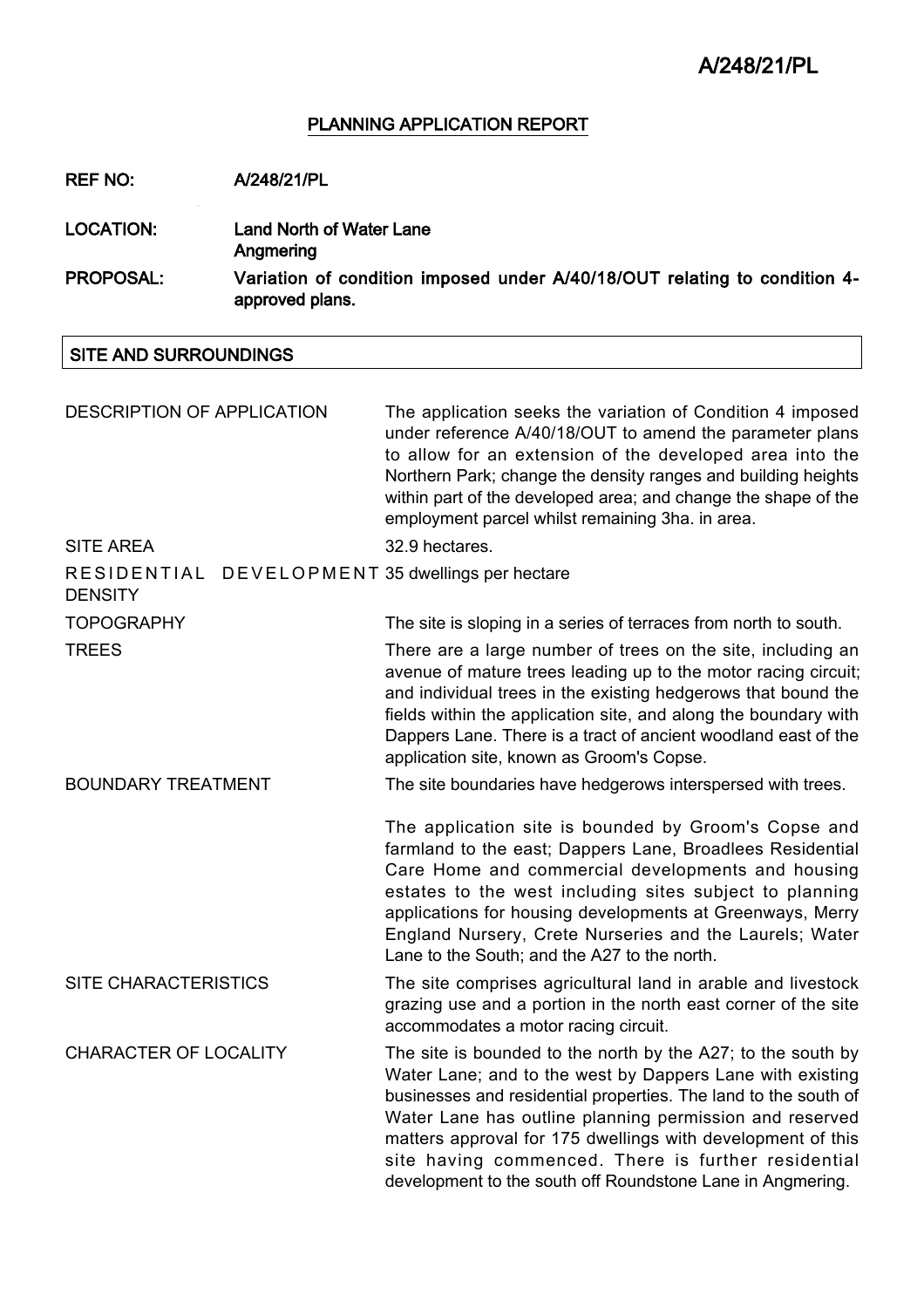The area is rural in character with the South Downs National Park to the north of the site beyond the A27 and to the south east beyond the A280, including Highdown Hill.

## RELEVANT SITE HISTORY

A/40/18/OUT Outline application with some matters reserved for the development of up to 525 residential dwellings (Class C3), 3 ha (gross) of employment land (Class B1), public open space, play areas, access, associated infrastructure and landscaping. App Cond with S106 27-08-19

Outline planning permission with some matters reserved was granted under reference A/40/18/OUT for the development of up to 525 residential dwellings (Class C3), 3 ha (gross) of employment land (Class B1), public open space, play areas, access, associated infrastructure and landscaping.

### REPRESENTATIONS

ANGMERING PARISH COUNCIL:

- The Parish objects to the proposed reduction in the size of the 'Northern Park'.

- Concerned that the reduction in the size of the landscape buffer (to the north) will reduce this mitigation and result in a more significant impact on the countryside and the South Downs National Park such that the proposal would conflict with the NPPF, Policy HD5 and EH2 of the Neighbourhood Plan and Policies LAN DM1, H SP2 and H SP2c (e) of the Local Plan.

- Reducing the size (of the Northern Park) will result in the majority of the amenity feature being closer to the A27 with its inherent safety and noise issues.

- Outline approval was for up to 525 houses. It would appear that the reason for a change to the approved parameter was that the previous plan did not work because the development was too cramped. Rather than reducing the mitigation effect on the countryside and the South Downs National Park, and compromising the leisure enjoyment of future residents, the Angmering Parish Council consider that the approved Parameter Plan should be adhered to, and the number of properties reduced.

41 letters of objection received:

- Development will damage the environment and destroy wildlife habitat further increasing the danger of extinction of vulnerable species.

- Proposals will cause more flooding.

- Noise from the A27 in the area is very loud. There is no planting on the boundary of the site with the A27 to provide noise mitigation.

- Developers must have been aware that the density was too high in the original application.

- No reasonable reason to vary the condition.

- The attempts to extend the area of housing should be resisted.

A significant number of representations were received relating to the bus access and the use of an Automated Number Plate Recognition (ANPR) camera to control access rather than the originally proposed mechanised barrier. These concerns are noted but this application does not seek to amend the previously approved details in this regard and as such this matter does not form a relevant consideration in the determination of this application.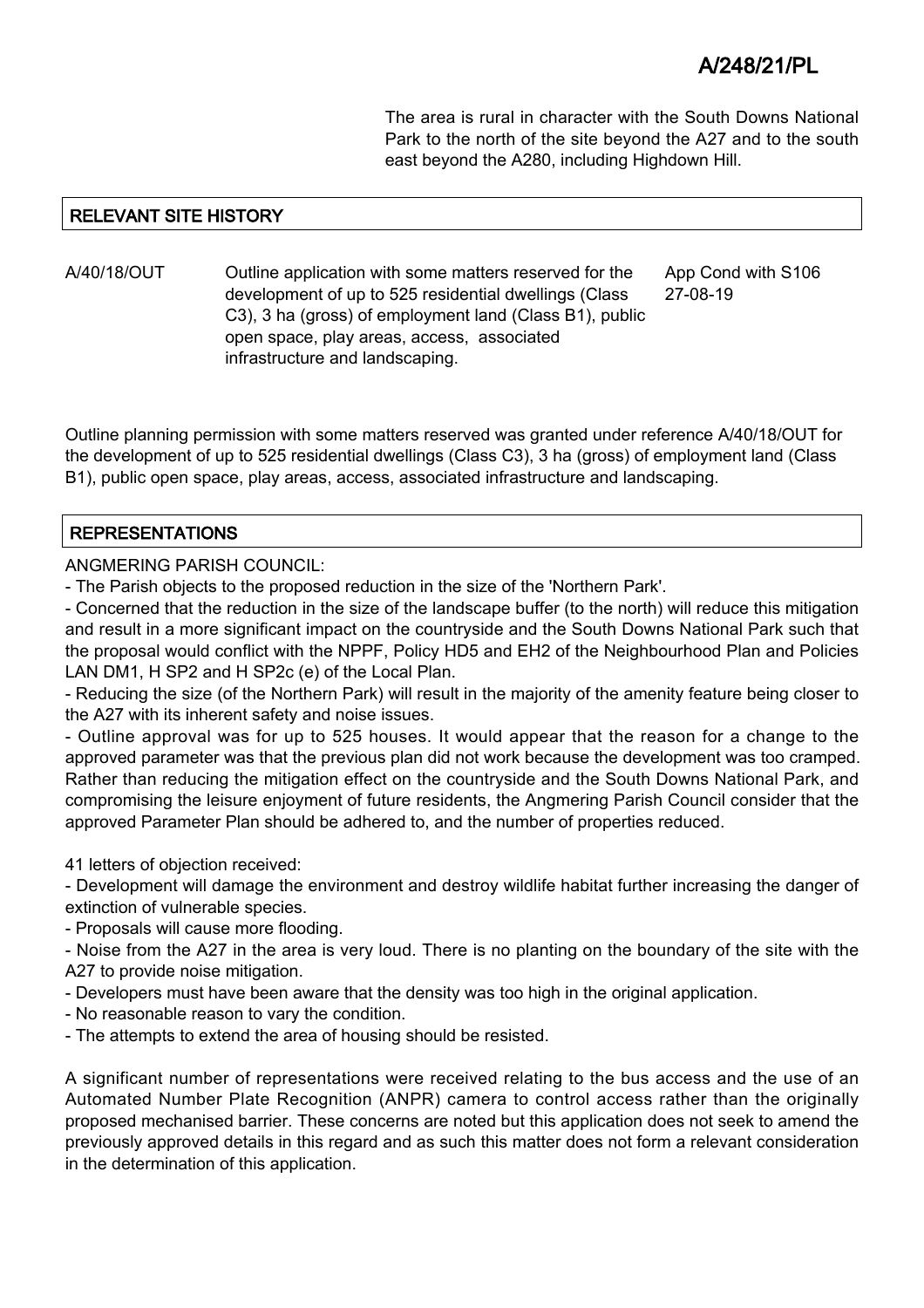## COMMENTS ON REPRESENTATIONS RECEIVED:

Comments are noted.

## **CONSULTATIONS**

### CONSULTATION RESPONSES RECEIVED:

LEISURE AND LANDSCAPE

- No landscape objection to the proposals.

#### SOUTH DOWNS NATIONAL PARK AUTHORITY

- Extension of the amended layout to the higher ground to the north, into the landscape buffer will affect the views from the SDNP to the south-east, looking across the site and back into the National Park, where this northern field is clearly visible and contributes to the rural character.

- We note that the overall ridge heights AOD (above Ordnance Datum level) are not intended to change, but this does not necessarily address the settlement core of Angmering in such views, albeit that the general principle of lower density housing to provide more of a rural edge to the site is welcomed.

- It is essential that the LPA secure visualisations in order to properly understand the impacts. These would also help understand the impacts of some of the more bulky flats to the southern end of the site, as well as the effectiveness of tree planting.

- The general principle of stronger green infrastructure, including habitat linkages and increased tree cover within the development is welcomed, as is a planted butter from Grooms Copse Ancient Woodland.

- It is a pity that the thick copse to the north of the existing motor circuit would be lost and the opportunity should be taken to consider thicker planting to the northern boundary alongside the A27.

- The existing footpath through the site will be upgraded to 3m wide. This footpath links onto Dappers Lane which provides the best opportunity for access to the National Park for recreation by means other than the car.

- The Lighting Impact Assessment and lighting proposals are for a scheme within ILP Zone 2, although we would point out that some additional/upgraded streetlighting on the approaches to the new A280 junctions may be within the SDNP, which in this area is a zone 1b transition zone.

Further comments from the SDNPA:

- Visualisations have now been provided in support of the application.

- Visualisations have indicated that the views towards the development (and beyond) from the SDNP to the south-east would be similar to the previously consented scheme due to topography, intervening vegetation, and/or other consented development in the foreground.

- The SDNPA maintains a concern that the detailed impacts cannot be fully assessed until a reserved matters stage but accepts that the general parameters do not warrant objection compared to the consented scheme.

## COMMENTS ON CONSULTATION RESPONSES:

Comments noted.

## POLICY CONTEXT

Designation applicable to site:

#### DEVELOPMENT PLAN POLICIES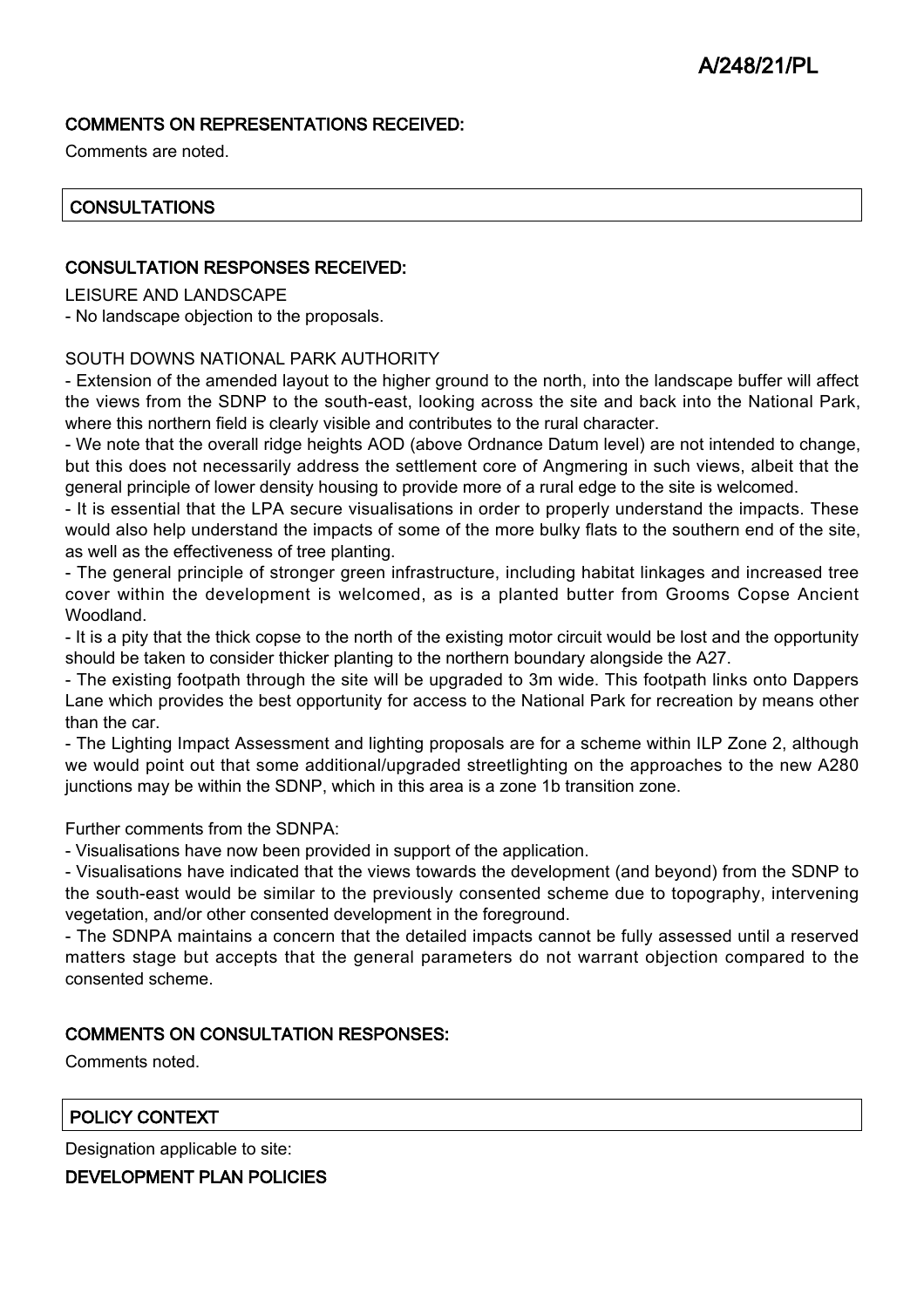#### [Arun Local Plan 2011 - 2031:](https://www.arun.gov.uk/adopted-local-plan)

| DDM <sub>1</sub>                                                                                                      | D DM1 Aspects of form and design quality                      |  |  |
|-----------------------------------------------------------------------------------------------------------------------|---------------------------------------------------------------|--|--|
| DSP <sub>1</sub>                                                                                                      | D SP1 Design                                                  |  |  |
| HSP <sub>1</sub>                                                                                                      | HSP1 Housing allocation the housing requirement               |  |  |
| HSP <sub>2</sub>                                                                                                      | H SP2 Strategic Site Allocations                              |  |  |
| HSP2C                                                                                                                 | H SP2c Inland Arun                                            |  |  |
| LANDM1                                                                                                                | LAN DM1 Protection of landscape character                     |  |  |
| OSRDM1                                                                                                                | Protection of open space, outdoor sport, comm& rec facilities |  |  |
| QEDM1                                                                                                                 | <b>QE DM1 Noise Pollution</b>                                 |  |  |
| QEDM3                                                                                                                 | <b>QE DM3 Air Pollution</b>                                   |  |  |
| QESP1                                                                                                                 | QE SP1 Quality of the Environment                             |  |  |
| ENVDM5                                                                                                                | <b>ENV DM5 Development and biodiversity</b>                   |  |  |
| Angmering Neighbourhood Plan 2014 POLICY EH2 Protect the Landscape setting of the South Downs<br><b>National Park</b> |                                                               |  |  |

Angmering Neighbourhood Plan 2014 POLICY HD5 Built Form

## PLANNING POLICY GUIDANCE:

|                                       | <b>NPPDG</b>      | <b>National Design Guide</b>                                            |
|---------------------------------------|-------------------|-------------------------------------------------------------------------|
|                                       | <b>NPPF</b>       | <b>National Planning Policy Framework</b>                               |
|                                       | <b>NPPG</b>       | <b>National Planning Practice Guidance</b>                              |
| <b>SUPPLEMENTARY POLICY GUIDANCE:</b> |                   |                                                                         |
|                                       | SPD <sub>1</sub>  | Open Space & Recreation Standards                                       |
|                                       | SPD <sub>12</sub> | Open Space, Playing Pitches & Indoor& Built Sports<br><b>Facilities</b> |
|                                       | SPD <sub>13</sub> | Arun District Design Guide (SPD) January 2021                           |
|                                       |                   |                                                                         |

## POLICY COMMENTARY

The Development Plan consists of the Arun Local Plan 2011 - 2031, West Sussex County Council's Waste and Minerals Plans and Made Neighbourhood Development Plans.

The policies are published under Regulations 19 and 35 of the Town and Country Planning (Local Planning) (England) Regulations 2012.

## DEVELOPMENT PLAN AND/OR LEGISLATIVE BACKGROUND

Section 38(6) of the Planning and Compulsory Purchase Act 2004 states:-

"If regard is to be had to the development plan for the purpose of any determination to be made under the planning Acts the determination must be made in accordance with the plan unless material considerations indicate otherwise."

The proposal is considered to comply with relevant Development Plan policies in that it is a strategic allocation (SD9) within the built-up area boundary. Whilst, the proposals will not give rise to any adverse impacts upon landscape character or amenities of existing or future occupiers.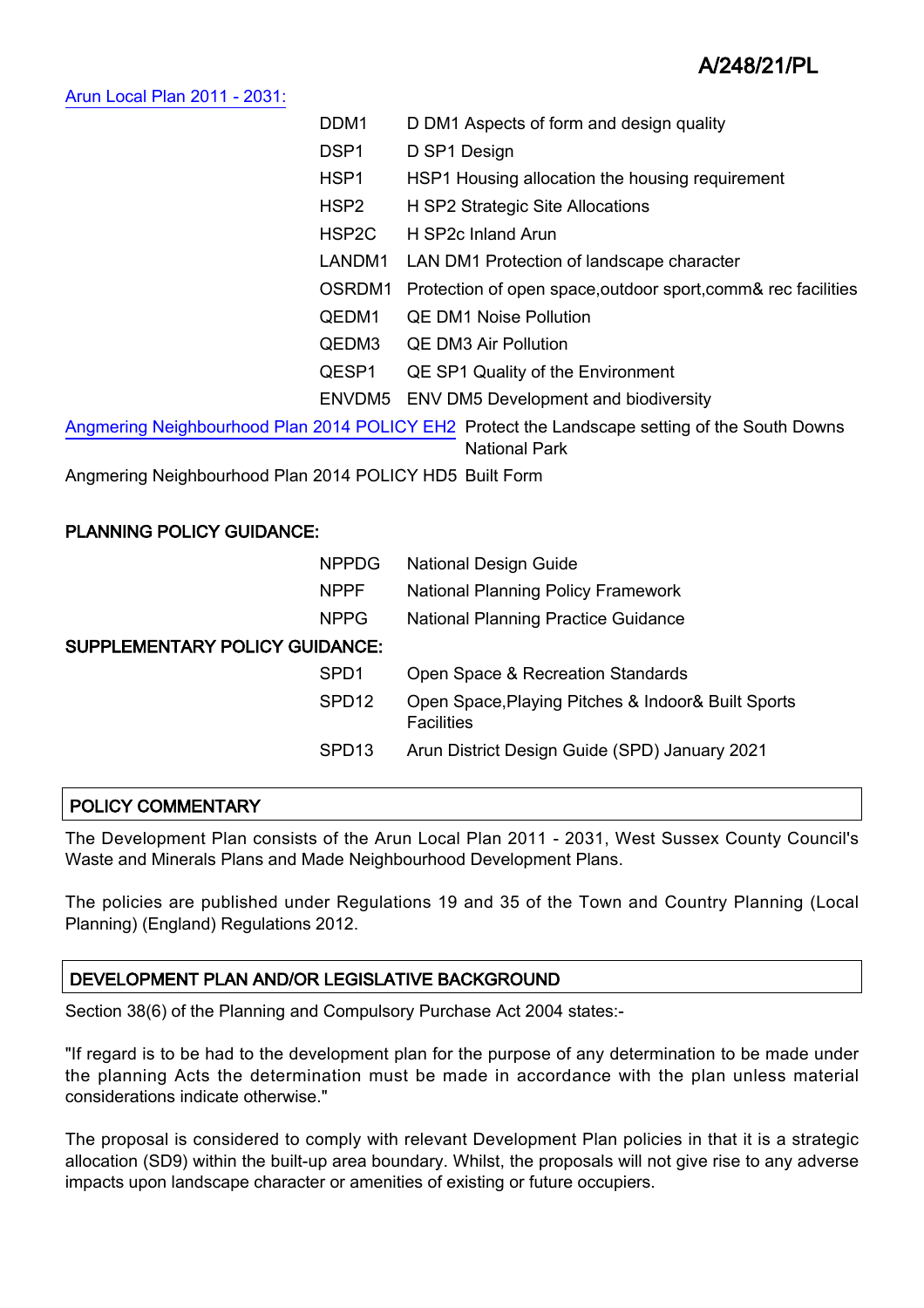Section 70(2) of the Town and Country Planning Act 1990 (as amended) provides that

(2) in dealing with an application for planning permission the authority shall have regard to -

(a) the provisions of the development plan, so far as material to the application,

(aza) a post examination draft neighbourhood development plan, so far as material to the application,

(b) any local finance considerations, so far as material to the application, and

(c) any other material considerations.

# OTHER MATERIAL CONSIDERATIONS

It is considered that there are no other material considerations to be weighed in the balance with the Development Plan.

# **CONCLUSIONS**

### PRINCIPLE

The application seeks to amend the previously approved parameter plans by extending the built form further to the north and providing additional open space through the centre of the site and down the eastern boundary. In addition to these changes the developer has proposed amending the densities and also building heights as approved by the parameter plans.

The principle of the proposed development is established by virtue of outline planning approval A/40/18/OUT. Therefore, in this case the key considerations are the proposals impact upon the layout of the site and landscape character.

#### LANDSCAPE IMPACT

The amendment would consist of built form extending further to the north with residential development to the north-east extending approximately 20m further north, with development to the north-west extending up to 90m further to the north. This allows for the provision of additional open space along the northsouth spine with the open space opening up into the northern area of open space rather than funnelling into it. In addition to the extension of residential development into the northern open space the application seeks to amend the building heights.

The proposed amendments to the parameter plans have been proposed in an attempt to address the emerging development from appearing overly urban in character. This was largely due to the majority of the open space being located to the north of the site. This area of open space was identified at outline stage as mitigating the visual and acoustic impact of the A27 whilst supporting the gradual transition to the South Downs National Park.

Concerns were raised by the South Downs National Park Authority (SDNPA) on the outline approval (A/40/18/OUT) on the basis that the large open space on the northern boundary of the site was a significant asset that was not suitably linked to the development, visually or physically. It was also identified in this consultation response that the 'linear park' appeared to be a corridor rather than a useable feature tying the scheme together from north to south. Whilst, it was also identified that the north-south corridor narrowed at the northern end closing the development off from the open space and the South Downs National Park. Therefore, the proposed amendments to the parameter plans would directly address these concerns.

The proposed amendments to the parameter plan seek to improve the layout of the development through the enhancement of the central open space. As can be seen the extension of the residential development into the northern open space has allowed for the central open space to be increased which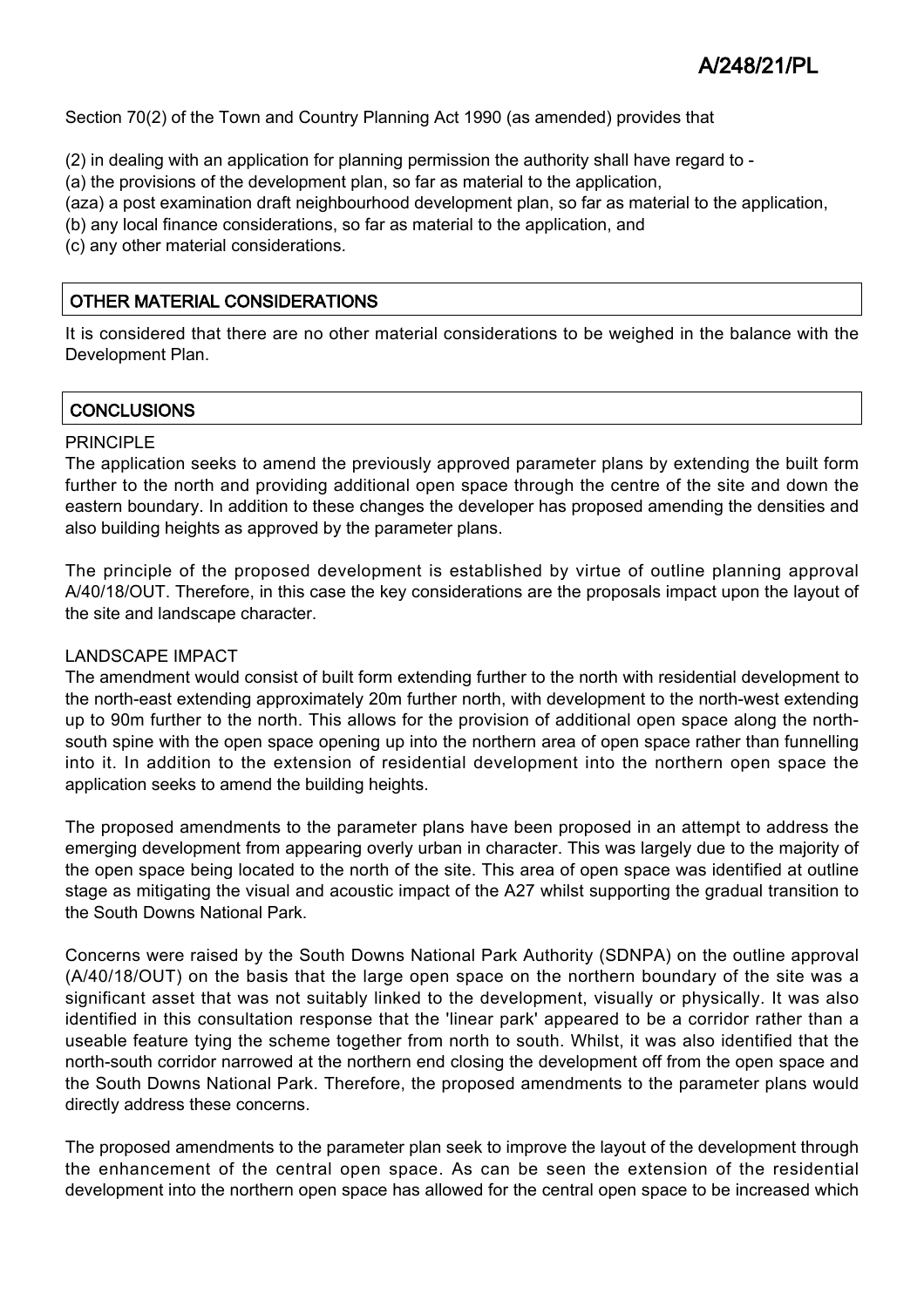has allowed for the centre of the development to be 'loosened' with open space provision being pulled further into the site. It has also allowed for the central corridor of open space to be opened up on the northern end to better address and integrate with the northern park and the South Downs National Park beyond. These amendments directly address the concerns raised by the Council in relation to layout during pre-application discussions as well as those originally raised by the SDNPA in respect of A/40/18/OUT.

The consultation response provided by the SDNPA in relation to the revised parameter plans raised the issue of the visual impact of the amendments upon views from the south-east and identifies the need for a visualisation to assist in the interpretation of the impact. In response to these comments the applicant has submitted updated visualisations, which demonstrate the visual impact of the proposed amendment to the parameter plan and incursion within the northern open space would not give rise to any additional impacts beyond those permitted at outline stage.

Additional comments have subsequently been provided by the SDNPA which stated that the visualisations indicate that the views towards the development (and beyond) from within the SDNP to the south-east would be similar to the previously consented scheme due to topography, intervening vegetation, and/or other consented development in the foreground.

The amendments to the parameter plans include amendments to the heights of the dwellings. In this case the application identifies an area of the site in which a maximum of 20% of dwellings would be up to 2.5 storeys in heights. This building height based upon the visualisations submitted is considered acceptable and would not result in any additional visual or landscape harm beyond that previously deemed acceptable. However, as identified above it will be necessary to consider the building heights in detail as part of the reserved matters application to ensure that they are appropriately and sensitively located on the site.

In conjunction with the amendments to the parameter plans the application seeks to amend the densities of the development. The primary difference is the extension of lower density dwellings along the northern boundary of the north-western parcel as well as extending the lower density development around the south-eastern and southern boundaries of the north-western parcel. This approach ensures that lower density development is present in the most sensitive areas of the site to better address the rural edge of the development. Therefore, this approach is considered appropriate and would not adversely impact upon landscape character.

Therefore, in this case the proposed amendments will not give rise to any additional impacts upon landscape character beyond those already deemed acceptable through the approval of A/40/18/OUT. As such, the amendments to the parameter are acceptable and would accord with policy LAN DM1 of the Arun Local Plan and policies HD5 and EH2 of the Angmering Neighbourhood Plan.

## NOISE IMPACT

The Council's Environmental Health Officer has been consulted in respect of noise impacts from the A27 upon the revised layout and has advised that whilst it is possible for the building fabric to achieve acceptable internal noise levels, Professional Practice Guidance on Planning and Noise (ProPG) advises that 'solely relying upon sound insulation to achieve acceptable acoustic conditions is not considered good acoustic design'. It was acknowledged by the Environmental Health Officer that whilst suitable insulation to windows and mechanical means of ventilation was considered acceptable for the parameter plans of the site at outline stage, moving noise sensitive dwellings closer to the A27 is not supported.

The applicant has provided a response to the comments from Environmental Health advising that the same method of noise mitigation would have been required for the original layout as is now proposed, albeit with a slightly amended glazing specification. The noise level difference between the proposed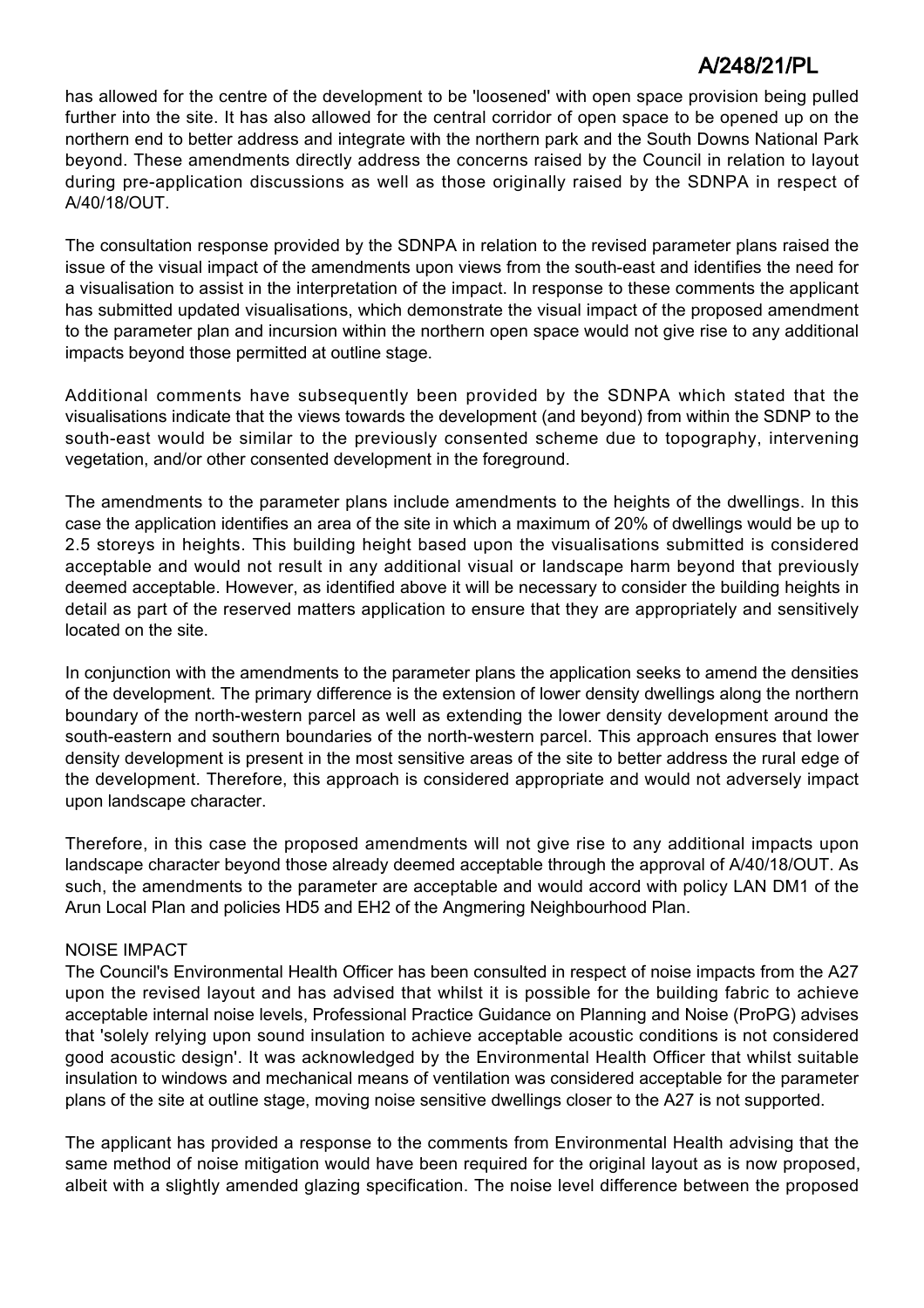residential properties (located 69.3m from the A27) compared with the original parameter plan (located 84.4m from the A27) is 0.9dB. It was also identified that the quote from ProPG which goes onto state that relying upon sound insulation is not regarded as good acoustic design when 'other methods could reduce the need for this approach'.

Given that the proposed acoustic mitigation is substantially the same as that previously accepted through the approval of outline approval A/40/18/OUT, the proposed extension of the residential development further to the north is not considered to conflict with the objectives of policy QE DM1 and would not result in unacceptably adverse harm to the amenity of future occupiers of the site.

### OPEN SPACE PROVISION

The proposed alterations to the parameter plans result in an increase in the net developable area of approximately 0.57ha. It has also been confirmed that the original parameter plans approved under reference A/40/18/OUT provided a total of 11.12ha of open space and planting with this increasing to 11.19ha through the amendments proposed.

In this case the extension of the developable area has been the subject of consideration by the Council's Landscape and Leisure Officer who has raised no objection. Some representations have also raised concerns in regards to additional drainage issues but the level of hard standing and impermeable areas to be provided remains that of 550 dwellings. However, drainage is the subject of Condition and would require discharge should this application be approved.

Whilst, the proposal will increase the developable area beyond that originally permitted through A/40/18/OUT the amendments to the parameter plan and reconfiguration of the developable area will enable the delivery of a higher quality development. Open space will be better distributed throughout the site improving access and amenity for future occupiers in accordance with policy D DM1 and OSR DM1 of the Arun Local Plan.

#### ECOLOGY

The proposed alterations to the parameter plan would result in the loss of hedgerow 11 which measures approximately 245m in length with large gaps. This hedgerow was assessed against the Hedgerow Regulations and deemed to not be important through the Preliminary Ecological Appraisal submitted as part of A/40/18/OUT.

The amended parameter plans would instead secure the retention of hedgerow 6 (50m) and 7 (210m), with hedgerow 7 having been identified as meeting the requirements of an important hedgerow through the Preliminary Ecological Appraisal. Therefore, the proposed amendments to the parameter plan would not adversely impact upon habitats and would accord with policy ENV DM5 of the Arun Local Plan.

#### **SUMMARY**

The proposed amendments to the parameter plans are supported by visualisations which show that there would be an imperceptible difference between the outline approval and the revised layout. In addition, the amendments to the parameter plans will ensure a higher quality development with the open space better integrated with the development. Whilst the residential development will be situated approximately 20m closer to the A27 (approx. 64m away) the noise impacts can be adequately addressed through mitigation in line with the approach originally accepted through the approval of A/40/18/OUT.

## HUMAN RIGHTS ACT

The Council in making a decision should be aware of and take into account any implications that may arise from the Human Rights Act 1998. Under the Act, it is unlawful for a public authority such as Arun District Council to act in a manner, which is incompatible with the European Convention on Human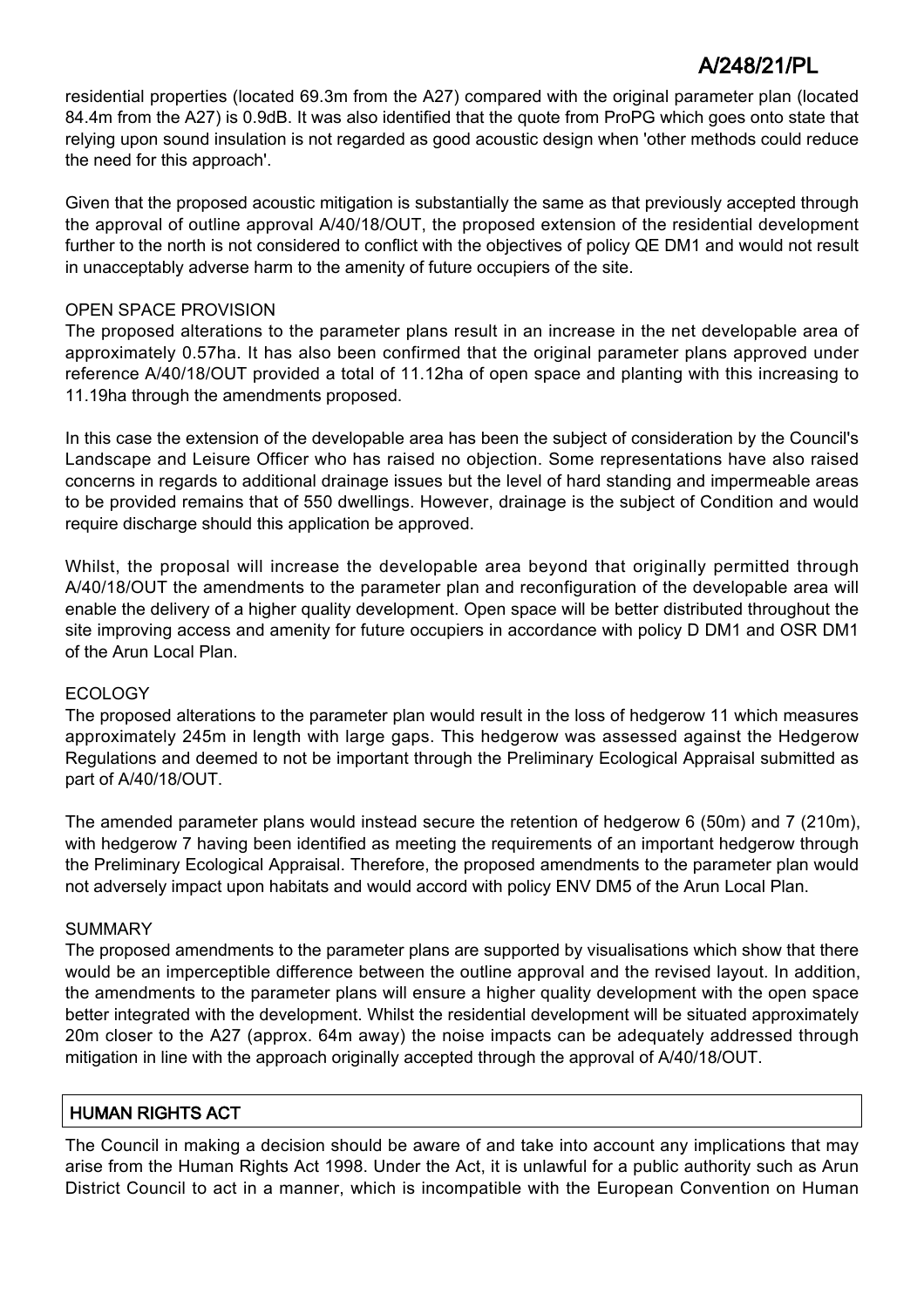Rights.

Consideration has been specifically given to Article 8 (right to respect private and family life) and Article 1 of the First Protocol (protection of property). It is not considered that the recommendation for approval of the grant of permission in this case interferes unreasonably with any local residents' right to respect for their private and family life and home, except insofar as it is necessary to protect the rights and freedoms of others (in this case, the rights of the applicant). The Council is also permitted to control the use of property in accordance with the general interest and the recommendation for approval is considered to be a proportionate response to the submitted application based on the considerations set out in this report.

# DUTY UNDER THE EQUALITIES ACT 2010

Duty under the Equalities Act 2010

In assessing this proposal the following impacts have been identified upon those people with the following protected characteristics (age, disability, gender reassignment, marriage and civil partnership, pregnancy and maternity, race, religion or belief, sex or sexual orientation).

The proposal would have a neutral impact on the protected characteristics.

### **RECOMMENDATION**

APPROVE

1 Details of the appearance, landscaping, layout and scale (hereinafter called 'the reserved matters') shall be submitted to and be approved in writing by the Local Planning Authority before any development begins and the development shall be carried out as approved.

Reason: To enable the Local Planning Authority to control the development in detail and to comply with Section 92 of the Town and Country Planning Act, 1990 (as amended).

2 Application for approval of the reserved matters shall be made to the Local Planning Authority not later than 27-08-2022.

> Reason: To enable the Local Planning Authority to control the development in detail and to comply with Section 92 of the Town and Country Planning Act, 1990 (as amended).

3 The development hereby permitted shall be begun before the expiration of 5 years from the 27-08-2019, or before the expiration of 2 years from the date of the approval of the last of the reserved matters to be approved, whichever is the later.

> Reason: To enable the Local Planning Authority to control the development in detail and to comply with Section 92 of the Town and Country Planning Act, 1990 (as amended).

4 The planning permission relates to the following approved plans:

Drawing Number 1911-P-100 Rev. F - Location Plan Drawing Number 19271-P02 Rev D - Building Heights Parameter Plan Drawing Number 19271-P01 Rev A - Land Use Parameter Plan

Drawing Number ITB9105-GA-102 Rev. G - Site Access to Water Lane and Dappers Lane Drawing Number ITB9105-GA-117- Proposed Access from Dappers Lane Drawing Number ITB9105-GA-118 Rev. B - Access Link from Dappers Lane showing bus /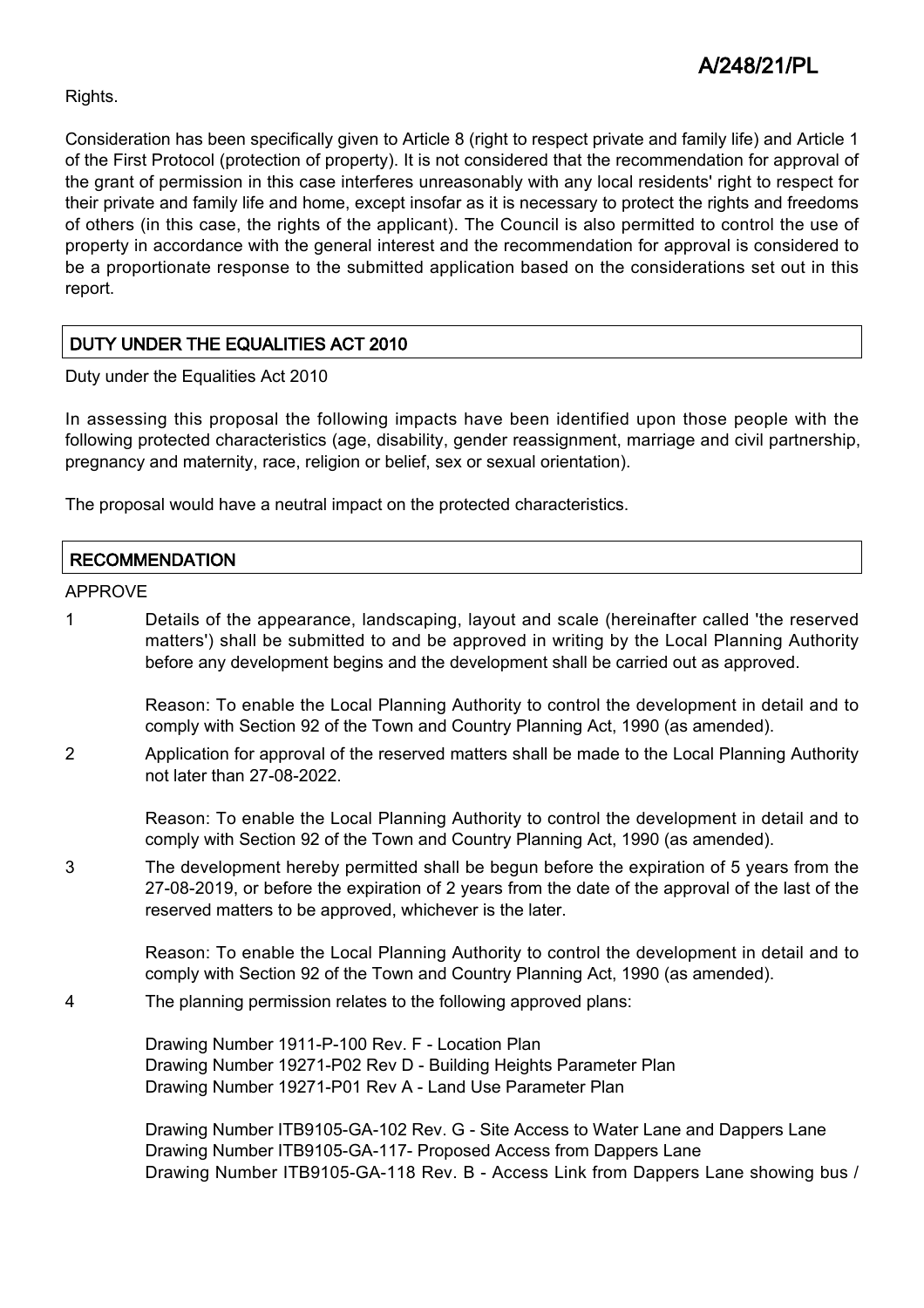#### cycle / pedestrian access

Reason: For the avoidance of doubt and the interests of amenity and the environment in accordance with Policy D DM1 of the Arun Local Plan.

5 Prior to the submission of any reserved matters application a design code masterplan shall be submitted to, and approved in writing, by the Local Planning Authority. This document shall demonstrate how the detailed proposals will reflect the objectives of the;

Design and Access Statement (Revised) - October 2018

The design code masterplan will provide further details on matters such as character areas, street hierarchy, building typologies, key buildings, the approach to car parking, structural planting, street furniture, lighting and treatment of the public realm. The development shall be carried out in accordance with the approved design code.

Reason: To enable the Local Planning Authority to control the development in details in the interests of amenity by endeavouring to achieve buildings of visual quality in accordance with Policy D DM1 of the Arun Local Plan. It is considered necessary for this to be a precommencement condition because the design of the scheme goes to the heart of the planning permission.

6 The details referred to in condition 1 shall include details of the materials and external finishes of the buildings, surfaces for roads/footpaths, means of enclosure and the parking of vehicles, and the provision of samples of such materials and finishes as required. Development shall be carried out in accordance with the approved details.

> Reason: To enable to the Local Planning Authority to control the development in detail in the interests of amenity in accordance with Policy D DM1 of the Arun Local Plan.

7 The landscaping and layout particulars to be submitted in accordance with Condition 1 shall include:

> i. Details of all existing trees and hedgerows on the land, showing which are to be retained and which removed;

> ii. Details of the positions, height, design, materials and type of boundary treatment to be provided, including the planting of advanced nursery stock and semi-mature trees in the landscape buffer along the eastern boundary of the site and in the locations shown as 'proposed planting to screen views from the South Downs National Park' on the Landscape Strategy plan (page 22 of the Design and Access Statement (Revised);

> iii. Details of any proposed alterations in existing ground levels, and of the position of any proposed excavation, within the crown spread of any retained tree;

> iv. The detailed landscape design for the development including the layout and design of the public realm within the development;

v. Details of the play areas and public open spaces; and

vi. Details of the surfacing, lighting, and signage of all footpaths, cycle routes and a phasing plan for their provision; and

vii The screen planting along the southern edges of both residential and employment areas should be a minimum of 6m wide.

No hedge or tree shall be felled, uprooted or otherwise removed before, during or after the construction period except where removal is indicated on a plan approved by the Local Planning Authority.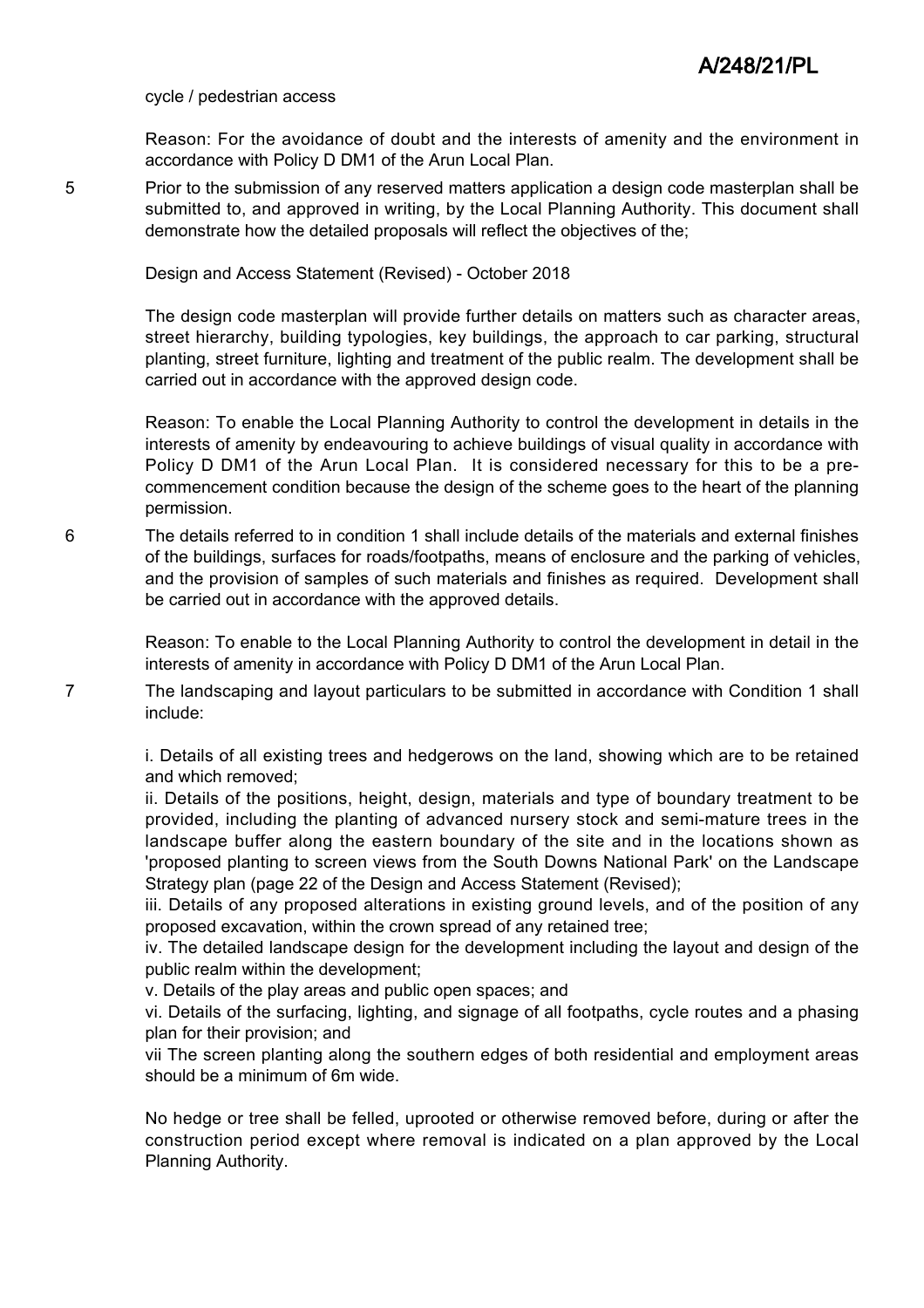Reason: In the interests of amenity and of the environment of the development in accordance with Policy D DM1 of the Arun Local Plan.

8 All planting, seeding or turfing comprised in the approved details shall be carried out in the first planting and seeding seasons following the occupation of the buildings or the completion of the development, whichever is the sooner, and any trees or plants which within a period of 5 years from the completion of the development die, are removed or become seriously damaged or diseased shall be replaced in the next planting season with others of similar size and species.

> Reason: In the interests of amenity and of the environment of the development in accordance with Policy D DM1 of the Arun Local Plan.

9 Prior to the commencement of development, a noise mitigation scheme shall be submitted for approval to the Local Planning Authority. The noise mitigation scheme shall include details relating to acoustic barriers for properties facing the A27 and Water Lane; and the facade treatment of all houses facing onto the existing light industrial / farm businesses in Dappers Lane and onto the A280, and associated landscaping. The approved noise mitigation shall be implemented in accordance with the details submitted and permanently retained thereafter.

> Reason: To avoid unacceptable high levels of noise and in the interests of residential amenity, in accordance with Policy D DM1 and Policy QE DM1 of the Arun Local Plan. It is considered necessary for this to be a pre-commencement condition to ensure the agreed acoustic mitigation measures are implemented prior to the occupation of the development.

10 Prior to commencement of development the applicant shall prepare and submit for approval an Employment and Skills Plan for that construction phase. Following approval of the Employment and Skills Plan the developer will implement and promote the objectives of the approved plan.

Reason: In accordance with Policy SKILLS SP1 of the Arun Local Plan. It is considered necessary for this to be a pre-commencement condition as it relates to the construction phase of development.

11 Prior to the commencement of construction works a Schedule of Works shall be submitted to the Local Planning Authority for approval and will be based on the recommendations within the supporting Preliminary Ecological Appraisal Report. All approved details shall then be implemented in full and in accordance with the agreed timings and details.

The Schedule of Works shall include but not be restricted to:

- Timings for clearance of trees or scrub to avoid impacts on breeding birds;
- Two phased cutting of grassland along site boundaries to deter reptiles and amphibians;
- Grassland areas managed to benefit reptiles;
- Details of compensatory and additional tree planting;
- Details of compensatory boundary habitat planting and wildflower meadow planting;

- Details and locations of bird, bat, dormouse and barn owl boxes, and log piles provided on the site;

- Measures to minimise the disturbance of badgers;

- Boundary features to measure at least 5.0 metre width for the majority of the site to allow for commuting badgers;

- Post development habitat management and dormouse population monitoring will include maintaining hedgerows and planting for the foreseeable future.

Should the detailed layout of the site require the removal of further trees which have the potential to support bats, a climbed tree inspection survey will be required.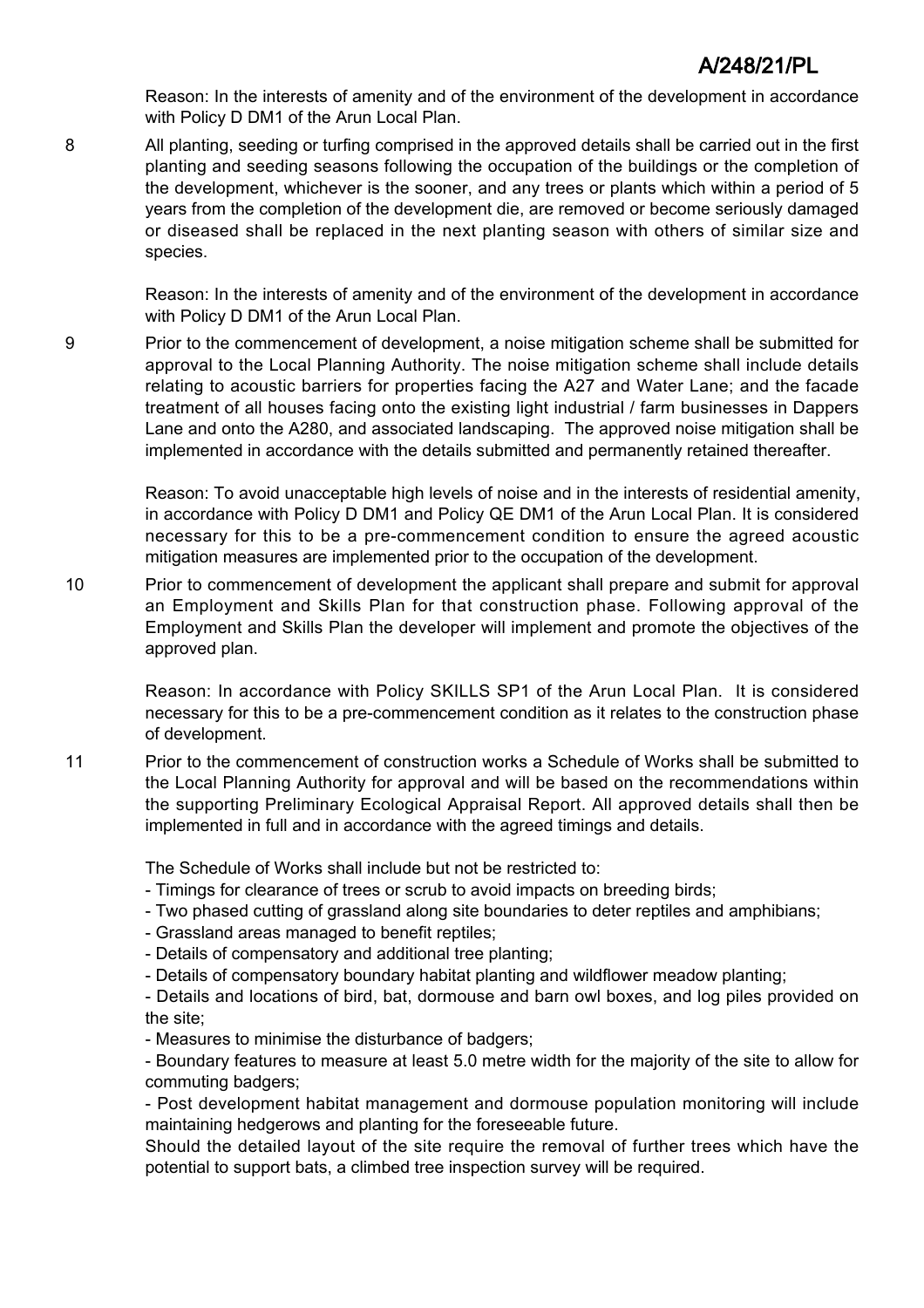Reason: This condition is necessary to ensure the protection of wildlife and supporting habitat and secure opportunities for the enhancement of the nature conservation value of the site in line with national guidance and Policy ENV DM4, Policy ENV DM5 and Policy ENV SP1 of the Arun Local Plan. It is considered necessary for this to be a pre-construction condition because of the need to ensure measures are in place to protect wildlife and habitats on site prior to any disturbance.

- 12 Prior to the commencement, including any works of demolition, a Construction Management Plan shall be submitted for approval in writing by the Local Planning Authority. Thereafter the approved Plan shall be implemented and adhered to throughout the entire construction period. The Plan shall provide details as appropriate but not necessarily be restricted to the following matters:
	- The anticipated number, frequency and types of vehicles used during construction,
	- The method of access and routing of vehicles during construction,
	- Full details of the construction compound,
	- Soil resources plan,
	- Dust mitigation measures,
	- Noise reduction measures,
	- The parking of vehicles by site operatives and visitors,
	- The loading and unloading of plant, materials and waste,
	- The storage of plant and materials used in construction of the development,
	- The erection and maintenance of security hoarding,

- The provision of effective wheel washing facilities and other works required to mitigate the impact of construction upon the public highway (including the provision of temporary Traffic Regulation Orders),

- Details of public engagement both prior to and during construction works.

Reason: For the avoidance of doubt and in the interests of amenity, the environment and highway safety, in accordance with Policy D DM1 of the Arun Local Plan.

13 The hours of operation for the proposed works, including deliveries to / from the site, to be limited to 08:00 hours and 18:00 hours on Mondays to Fridays inclusive; 08:00 hours and 13:00 hours on Saturdays; not at any time on Sundays or Bank Holidays except without the express authority of the Local Planning Authority.

Reason: In order to safeguard the amenity of neighbouring residents and highway safety, in accordance with Policy D DM1 of the Arun Local Plan.

14 No dwelling shall be occupied until refuse and recycling bins have been provided and space has been laid out for their storage in relation to that dwelling in accordance with details that shall have been submitted to and approved in writing by the Local Planning Authority. Thereafter these areas shall not be used for any purpose other than the storage of refuse and recycling bins.

Reason: In the interests of the amenity of occupiers of nearby properties in accordance with Policy D DM1 and Policy WM DM1 of the Arun Local Plan.

15 Prior to the commencement of any phase of the development, details of the layout and specification of and construction programme for the roads, footpaths, cycleways, parking areas, emergency access from Dappers Lane, and tracking details for refuse vehicles for that phase shall be submitted to and be approved in writing by the Local Planning Authority after consultation with the County Highway Authority. No dwelling shall be occupied until it is provided with access constructed in accordance with such approved details to the highway network.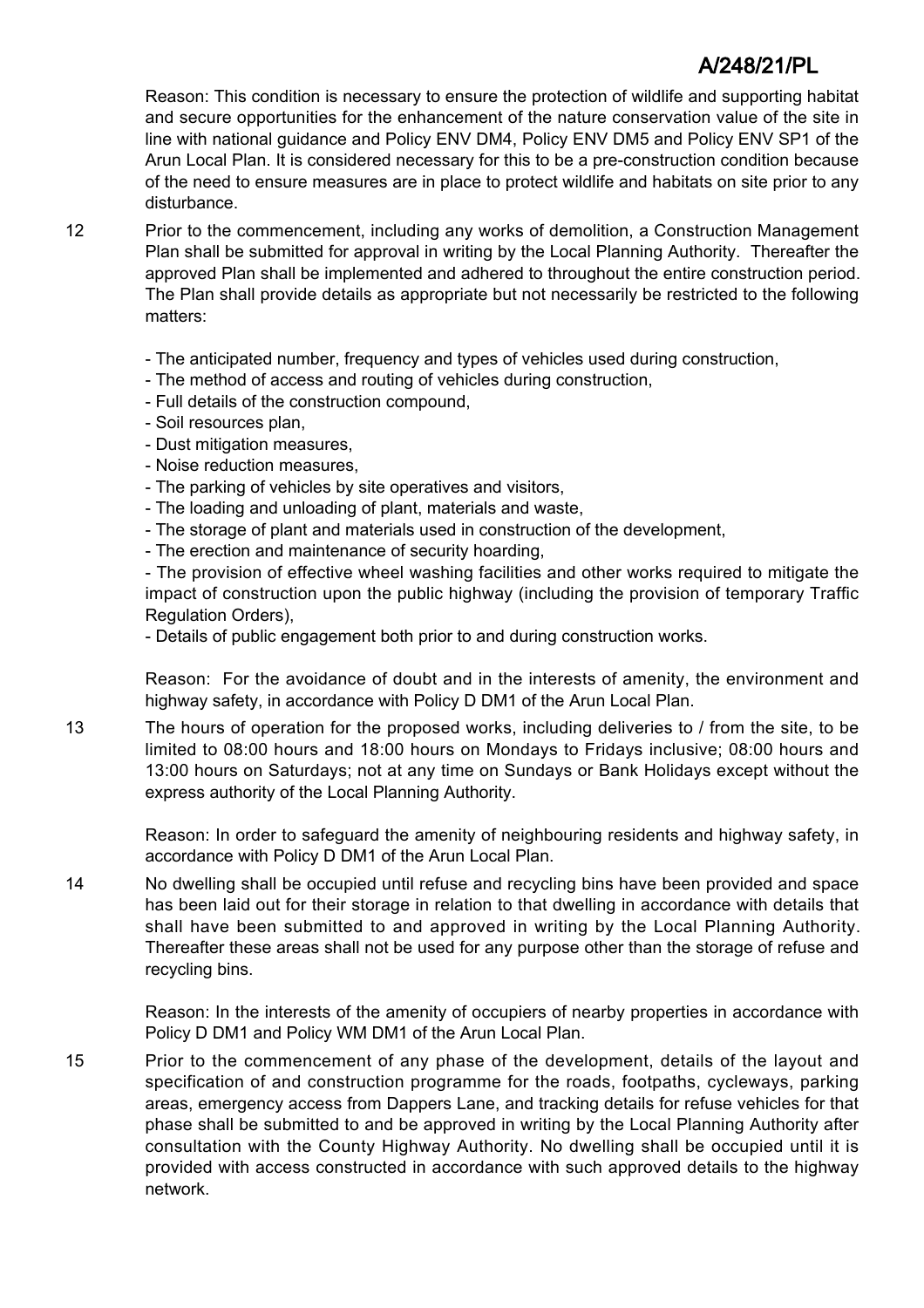Reason: In the interests of road safety and to accord with approved policy in accordance with Policy D DM1 of the Arun Local Plan. It is considered necessary for this to be a precommencement condition because of the safety and amenity issues that need to be addressed.

16 Prior to the development being first occupied, details of the pedestrian / cycle / bus / emergency access connection between the site and Dappers Lane shall be submitted to and be approved in writing by the Local Planning Authority. Construction of the agreed scheme shall be carried out in accordance with the approved details prior to occupation of the 200th dwelling.

Reason: In the interests of road safety and in accordance with Policy D DM1, Policy T SP1 and Policy T DM1 of the Arun Local Plan.

17 No dwelling shall be occupied until space for that dwelling has been laid out for the parking of cars, motorcycles and cycles in relation to that dwelling in accordance with a drawing and schedule to be submitted to and be approved in writing by the Local Planning Authority. These areas shall thereafter not be used for any purpose other than the parking of cars, motorcycles and cycles.

Reason: In the interests of road safety and to accord with approved policy in accordance with Policy D DM1 of the Arun Local Plan.

18 Prior to the first occupation of residential development a residential Travel Plan will be submitted for approval (consistent with the Framework Travel Plan, dated 16th March 2018) to identify a strategy for the promotion of sustainable travel measures.

Prior to the first occupation of the commercial space hereby permitted, an Employment Travel Plan will be submitted for approval to identify a strategy for the promotion of sustainable travel measures for the employment uses. The approved Employment Travel Plan will be thereafter implemented and the applicant shall therefore monitor, report and revise the Employment Travel Plan as specified in the approved document.

Reason: To encourage and promote sustainable transport, in accordance with Policy D DM1 and Policy T SP1 of the Arun Local Plan.

19 Prior to the development being first occupied, details of the works to improve Footpath 2149 for pedestrian and cycle use between Water Lane and Dappers Lane along with a phasing plan for delivery of the improvement works shall be submitted to and be approved in writing by the Local Planning Authority. Construction of the agreed scheme shall be carried our in accordance with the approved details and programme, with all works completed prior to occupation of the 450th dwelling.

Reason: To ensure that suitable materials are used for the surfacing works and to safeguard users, in accordance with Policy D DM1, Policy T SP1 and Policy T DM1 of the Arun Local Plan.

20 Garages provided on the site shall measure a minimum of 6 metres x 3 metres internally.

Reason: To ensure that adequate and satisfactory provision is made for the parking (and garaging) of vehicles clear of all highways in accordance with Policy D DM1 of the Arun Local Plan.

21 No phase of the development hereby permitted shall be commenced until a scheme for the location and installation of fire hydrants in that phase has been submitted to and approved in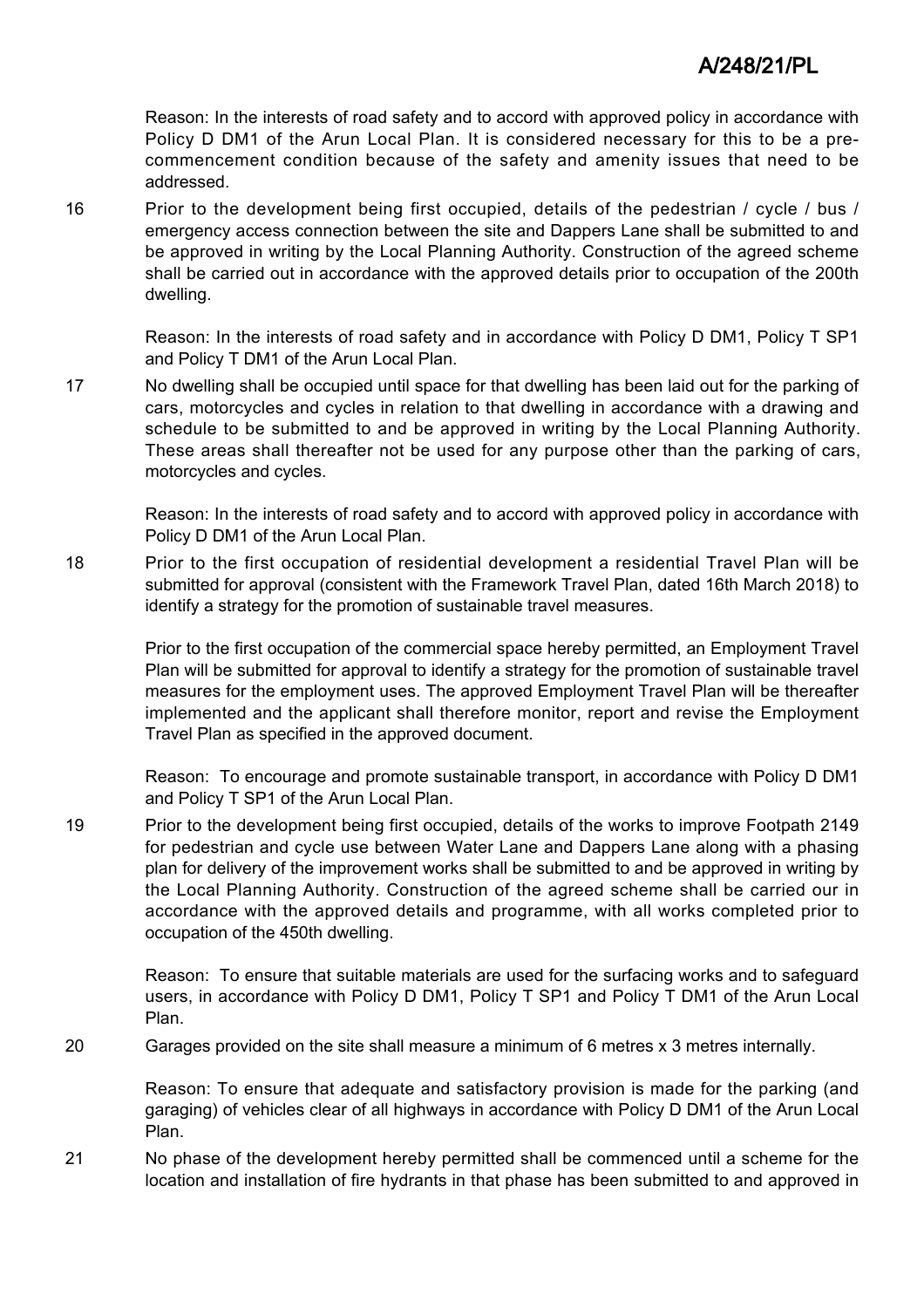writing by the Local Planning Authority. For the purposes of this condition the scheme shall be in accordance with the Guidance Note: The Provision of Fire Hydrants and an Adequate Water Supply for Fire Fighting as published by West Sussex Fire and Rescue Services (as amended from time to time). No building hereby permitted shall be occupied until the fire hydrant(s) required to serve that building have been installed in accordance with the approved scheme.

Reason: In order to provide adequate infrastructure for emergency services, in accordance with Policy D DM1 of the Arun Local Plan. It is considered necessary for this to be a precommencement condition because of the need to ensure the safety of residents on the site.

22 At least 10% of the energy supply of the development shall be secured from decentralised and renewable or low carbon energy sources (as described in the glossary at Annex 2 of the National Planning Policy Framework) unless it can be demonstrated that a fabric-first approach would achieve an equivalent energy saving. Details and a timetable of how this is to be achieved for each phase or sub phase of development, including details of physical works on site, shall be submitted to and approved in writing by the Local Planning Authority before any development in that phase or sub phase begins. The development shall be implemented in accordance with the approved details and timetable and retained as operational thereafter, unless otherwise agreed in writing by the Local Planning Authority.

> Reason: In order to secure on site renewable energy in accordance with national planning policy, and in accordance with Policy ECC SP2 of the Arun Local Plan.

23 Prior to the commencement of development, a strategy for the provision of the highest available headline speed of broadband provision to future occupants of the site shall be submitted to and approved in writing by the Local Planning Authority. The strategy shall take into account the timetable for the delivery of 'superfast broadband' (defined as having a headline access speed of 24Mb or more) in the vicinity of the site (to the extent that such information is available). The strategy shall seek to ensure that upon occupation of a dwelling, the provision of the highest available headline speed of broadband service to that dwelling from a site-wide network is in place and provided as part of the initial highway works and in the construction of frontage thresholds to dwellings that abut the highway. Unless evidence is put forward and agreed in writing by the Local Planning Authority that technological advances for the provision of a broadband service for the majority of potential customers will no longer necessitate below ground infrastructure, the development of the site shall be carried out in accordance with the approved strategy.

> Reason: To safeguard the amenities of residents in accordance with Policy D DM1 and Policy TEL SP1 of the Arun Local Plan. It is considered necessary for this to be a precommencement condition because the provision of broadband needs to be incorporated into the design for the site.

24 Any works to the trees or vegetation clearance on the site should only be undertaken outside of the bird breeding season which takes place between 1st March - 1st October. If works are required within this time an ecologist will need to check the site before any works take place (with 24 hours of any work).

Reason: In the interests of amenity, in accordance with Policy D DM1 of the Arun Local Plan.

25 No development shall take place until the applicant has secured the implementation of a programme of archaeological work in accordance with document 'Project specification for an archaeological evaluation, (Ref. 19s120ev)' prepared by TVAS SOUTH and dated 27th April 2021 (Rev. 14/5/21).

Reason: The site is of archaeological significance in accordance with Policy D DM1 and Policy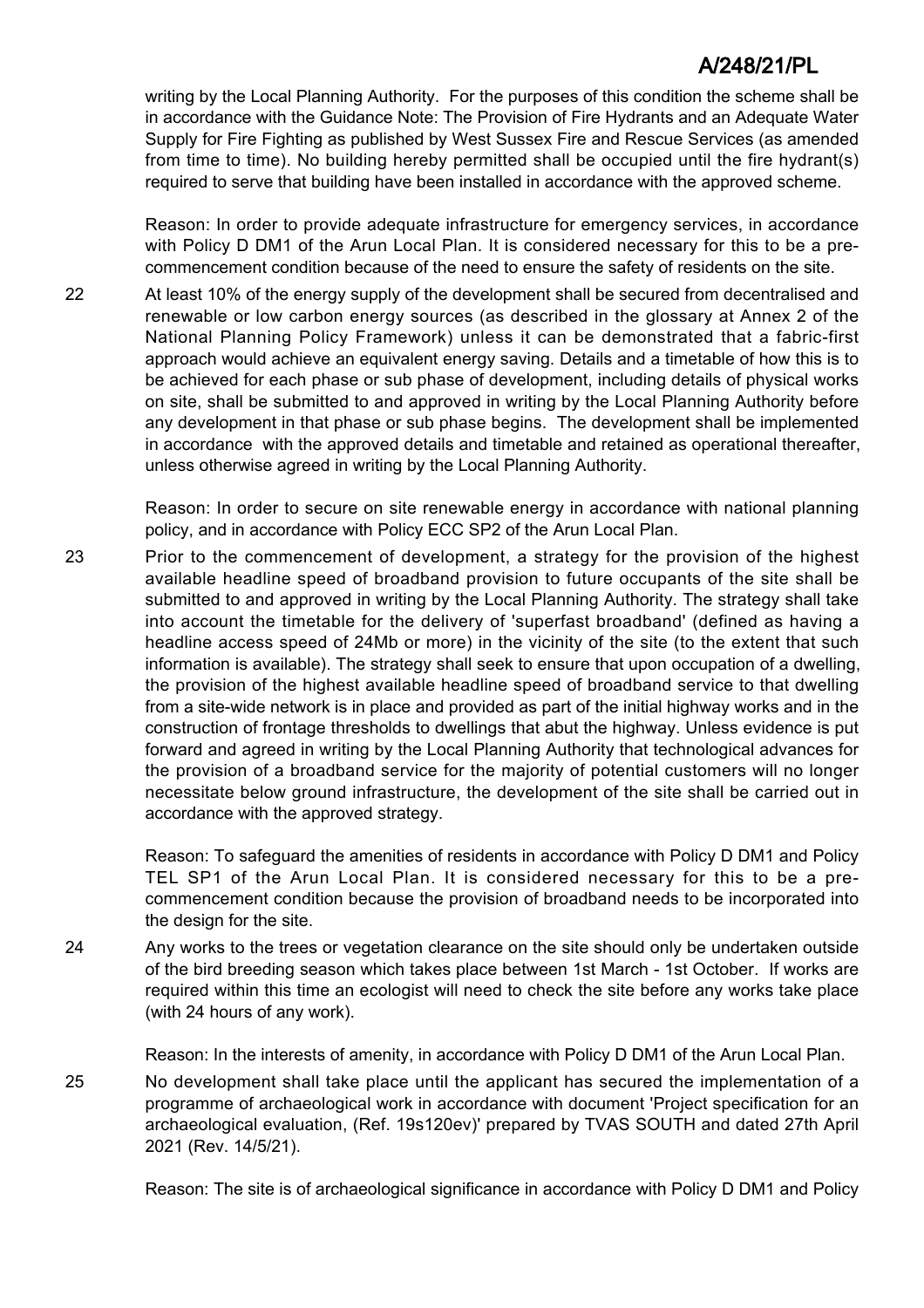HER DM6 of the Arun Local Plan. It is considered necessary for this to be a precommencement condition because archaeology can only be investigated before construction commences.

26 Prior to occupation of any of the dwellings, a scheme for the provision of facilities to enable the charging of electric vehicles to serve the approved dwellings shall be submitted to the Local Planning Authority for approval in writing and thereafter implemented in accordance with the approved details and the charge points shall thereafter be permanently retained and maintained in good working condition.

> Reason: New petrol and diesel cars/vans will not be sold beyond 2040, and to mitigate against any potential adverse impact of the development on local air quality, in accordance with Policy QE DM3 (c) of the Arun Local Plan, the Arun District Council Electric Vehicle Infrastructure Study (November 2017) and the National Planning Policy Framework.

27 Development shall not commence, other than works of site survey and investigation, until full details of the proposed surface water drainage scheme have been submitted to and approved in writing by the Local Planning Authority. The design should follow the hierarchy of preference for different types of surface water drainage disposal systems as set out in Approved Document H of the Building Regulations, and the recommendations of the SuDS Manual produced by CIRIA. Winter groundwater monitoring to establish highest annual ground water levels and winter Percolation testing to BRE 365, or similar approved, will be required to support the design of any Infiltration drainage. No building / No part of the extended building shall be occupied until the complete surface water drainage system serving the property has been implemented in accordance with the agreed details and the details so agreed shall be maintained in good working order in perpetuity

> Reason: To ensure that the proposed development is satisfactorily drained in accordance with Policy D DM1 and Policy W DM3 of the Arun Local Plan. It is considered necessary for this to be a pre-commencement condition to ensure that the surface water disposal scheme is agreed before construction commences.

28 Development shall not commence until full details of the maintenance and management of the surface water drainage system is set out in a site-specific maintenance manual and submitted to, and approved in writing, by the Local Planning Authority. The manual is to include details of financial management and arrangements for the replacement of major components at the end of the manufacturer's recommended design life. Upon completed construction of the surface water drainage system, the owner or management company shall strictly adhere to and implement the recommendations contained within the manual.

> Reason: To ensure that the proposed development is satisfactorily drained in accordance with Policy W DM1, Policy W DM2 and Policy W DM3 of the Arun Local Plan. It is considered necessary for this to be a pre-commencement condition to ensure that the future maintenance and funding arrangements for the surface water disposal scheme are agreed before construction commences.

29 Immediately following implementation of the approved surface water drainage system and prior to occupation of any part of the development, the developer / applicant shall provide the Local Planning Authority with as-built drawings of the implemented scheme together with a completion report prepared by an independent engineer that confirms that the scheme was built in accordance with the approved details. The agreed scheme shall thereafter be maintained in perpetuity.

> Reason: To ensure that the proposed development is satisfactorily drained in accordance with Policy D DM1 and Policy W DM3 of the Arun Local Plan.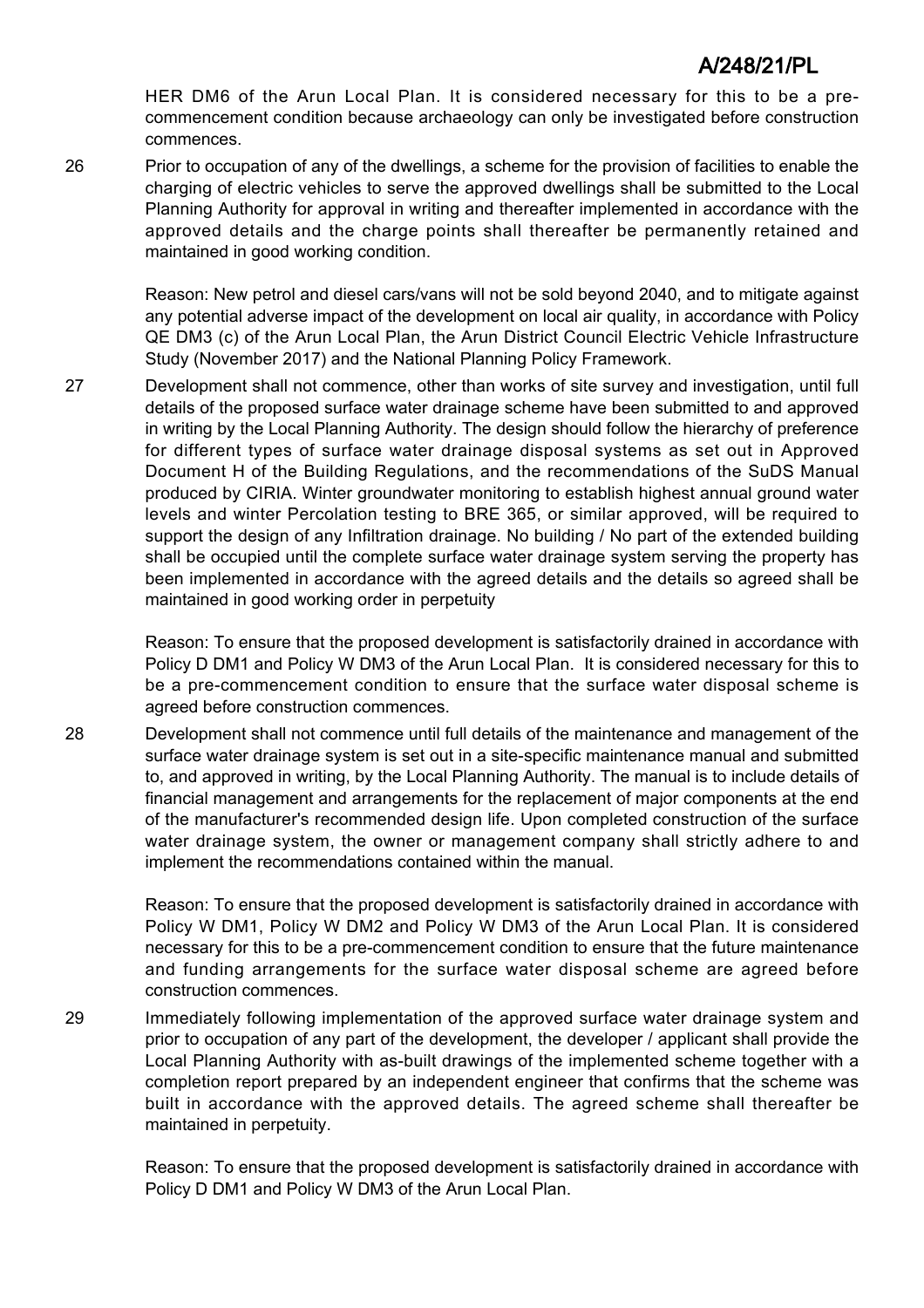30 The development shall not proceed until details have been submitted to and approved in writing by the Local Planning Authority for any proposals: to discharge flows to watercourses; or for the culverting, diversion, infilling or obstruction of any watercourse on or adjacent to the site. Any discharge to a watercourse must be at a rate no greater than the pre-development run-off values. No construction is permitted, which will restrict current and future land owners from undertaking their riparian maintenance responsibilities in respect to any watercourse or culvert on or adjacent to the site.

> Reason: To ensure that the proposed development is satisfactorily drained in accordance with Policy W DM1, Policy W DM2 and Policy W DM3 of the Arun Local Plan; and to ensure that the duties and responsibilities, as required under the Land Drainage Act 1991, and amended by the Flood and Water Management Act 2010, can be fulfilled without additional impediment following the development completion. It is considered necessary for this to be a precommencement condition to protect existing watercourses prior to the construction commencing.

31 Prior to the commencement of construction works details of a proposed foul drainage system shall be submitted to and approved in writing by the Local Planning Authority (including details of its siting, design and subsequent management / maintenance) and no dwelling shall be occupied until works for the disposal of sewage have been fully implemented in accordance with the approved details.

> Reason: To prevent pollution of water bodies and to ensure the satisfactory drainage of the site and to prevent flooding, in accordance with Policy W DM1 of the Arun Local Plan. It is considered necessary for this to be a pre-commencement condition because the site drainage needs to be approved and implemented before the dwellings are occupied.

- 32 Prior to the commencement of development of any phase, details of the proposed external lighting for that phase shall be submitted and approved in writing by the Local Planning Authority. The lighting details should include:
	- a) Details of Zone E2 (Rural) lighting luminaires (lux levels);
	- b) Mitigation measures to minimise potential glare and spillage;
	- c) Location of lighting columns;
	- d) Design and appearance of lighting columns;
	- e) Timings of lighting (reduced coverage between 11.00pm and 7.00am); and
	- f) Phasing for the implementation of the scheme.

The approved lighting system shall be implemented in accordance with approved details and be retained thereafter.

Reason: To reduce light pollution, in the interests of amenity and the environment and to satisfy minimum security requirements, in accordance with Policy D DM1 and Policy QE DM2 of the Arun Local Plan. It is considered necessary for this to be a pre-commencement condition because the light levels for the site need to be approved and implemented before the units are occupied.

- 33 Prior to the commencement of development approved by this planning permission, the following components of a scheme to deal with the risks associated with contamination of the site shall each be submitted to and approved, in writing, by the Local Planning Authority:
	- A. A preliminary risk assessment which has identified:
		- all previous uses
		- potential contaminants associated with those uses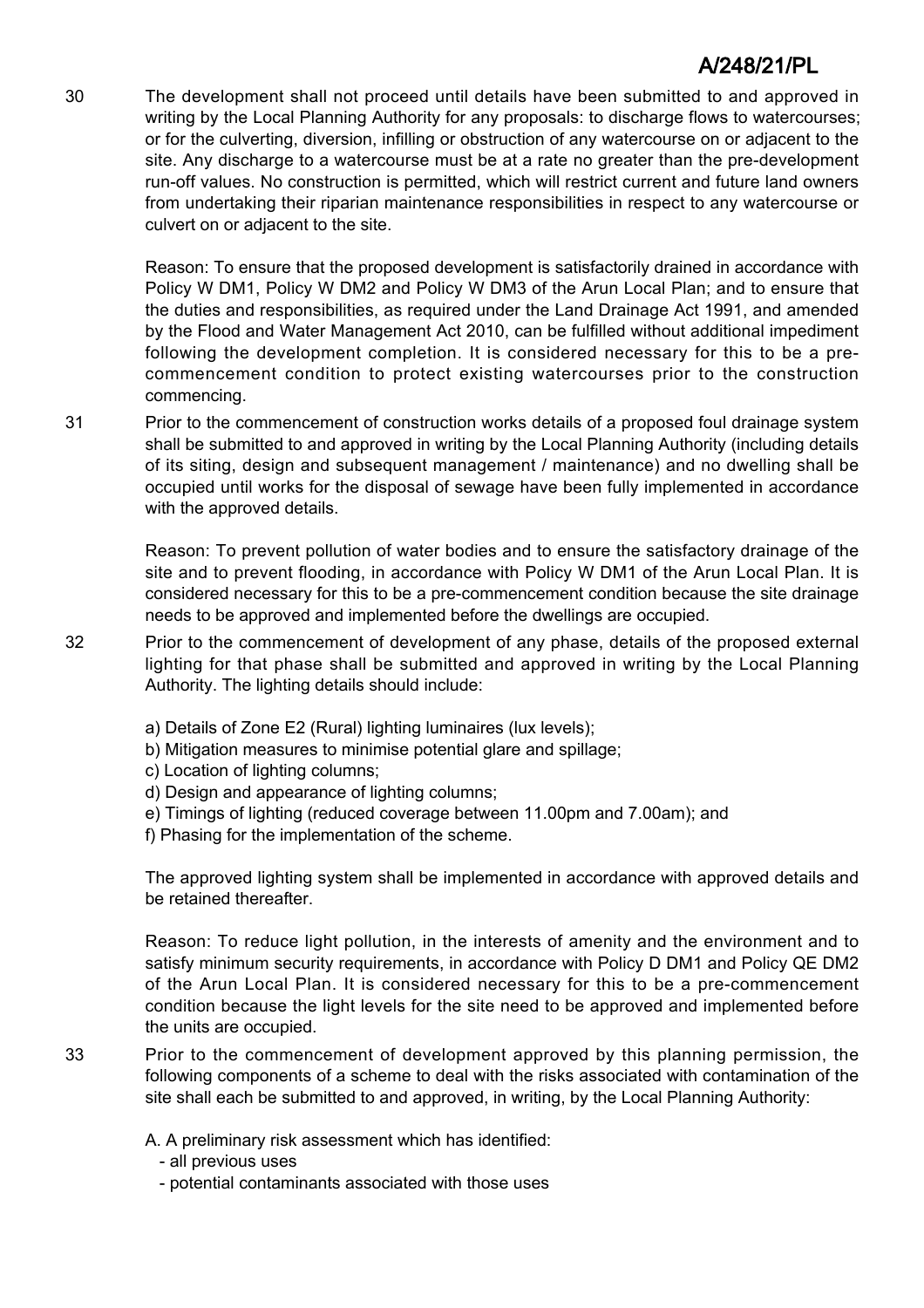- a conceptual model of the site indicating sources, pathways and receptors and potentially unacceptable risks arising from contamination at the site.

B. A site investigation scheme, based on (A) to provide information for a detailed assessment of the risk to all receptors that may be affected, including those off site.

C. The site investigation results and the detailed risk assessment (B) and, based on these, an options appraisal and remediation strategy giving full details of the remediation measures required and how they are to be undertaken.

D. A verification plan providing details of the data that will be collected in order to demonstrate that the works set out in (C) are complete and identify any requirements for longer-term monitoring of pollutant linkages, maintenance and arrangements for contingency action.

Any changes to these components require the express consent of the Local Planning Authority. The scheme shall be implemented as approved.

Reason: To ensure that the development complies with approved details in the interests of protection of the environment and prevention of harm to human health in accordance with Policy D DM1 and Policy QE DM4 of the Arun Local Plan. This is required to be a precommencement condition because these details have to be agreed and in place before any work commences.

34 If during development, contamination not previously identified, is found to be present at the site then no further development (unless otherwise agreed in writing with the Local Planning Authority) shall be carried out until the developer has submitted, and obtained written approval from the Local Planning Authority for, an amendment to the remediation strategy detailing how this unsuspected contamination shall be dealt with.

> Reason: To ensure that the development complies with approved details in the interests of protection of the environment and prevention of harm to human health in accordance with Policy D DM1 and Policy QE DM4 of the Arun Local Plan.

35 On completion of the development, a verification report demonstrating completion of the works set out in the approved remediation strategy and the effectiveness of the remediation shall be submitted to and approved, in writing, by the local planning authority. The report shall include results of sampling and monitoring carried out in accordance with the approved verification plan to demonstrate that the site remediation criteria have been met. It shall also include any plan (a "long-term monitoring and maintenance plan") for longer-term monitoring of pollutant linkages, maintenance and arrangements for contingency action, as identified in the verification plan, and for the reporting of this to the Local Planning Authority.

> Reason: To protect the environment and prevent harm to human health by ensuring that the remediated site has been reclaimed in an appropriate standard in accordance with Policy D DM1 and Policy QE DM4 of the Arun Local Plan.

36 The employment uses on the Commercial Park should be restricted to Use Class B1. No development within use Classes B2 or B8 (storage and distribution) uses will be permitted on the site.

> The industrial buildings on the Commercial Park shall not exceed 12.0 metres in height to the top of the ridgeline.

The amount of employment floor space should be a maximum of 6,000 square metres in total.

Reason: To protect the environment and mitigate the visual impact of the Commercial Park when viewed from the South Downs National Park, in accordance with Policy D DM1 and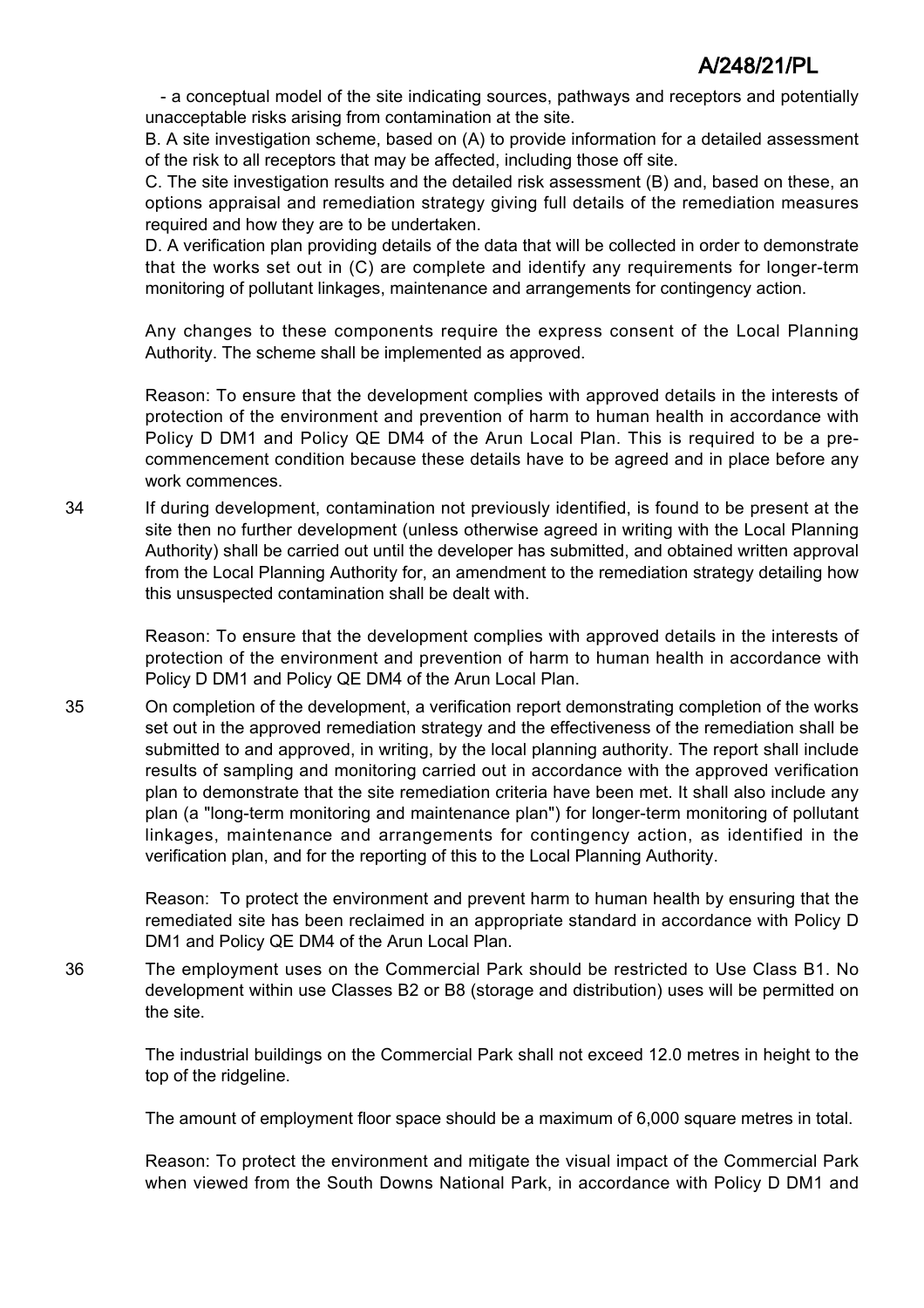Policy EMP SP3 of the Arun Local Plan.

37 At least ten percent (10%) of all dwellings shall be designed and constructed to M4(2) standard and in addition ten (10) dwellings shall be designed and constructed to M4(3) standard in accordance with 'Access to and use of buildings: Approved Document M'.

> Reason: To ensure that dwellings are adaptable and meet the diverse needs of future occupiers in accordance with Policy D DM1 of the Arun Local Plan and Paragraph 62 of the National Planning Policy Framework.

38 No development should take place within 5.0 metres of any ordinary watercourse and access for future maintenance must be considered during planning. If works are undertaken within, under, over or up to an Ordinary Watercourse, even if this is temporary, an Ordinary Watercourse Consent (OWC) may need to be applied for from the District Council.

> Reason: To ascertain the location of the mains before the detailed site layout is finalised, in accordance with Policy D DM1 of the Arun Local Plan.

39 Before the development is commenced, a scheme setting out the detailed designs of the width, alignment and construction of the proposed bus access route through the development, including the provision of bus stops and the design and control of the access to Dappers Lane, shall be submitted to and approved in writing by the Local Planning Authority. The development shall not be carried out other than in accordance with the approved scheme.

> Reasons: In the interest of road safety and sustainable development, in accordance with Policy D DM1 of the Arun Local Plan. The condition is pre-commencement as the details required are required to be approved in advance of construction.

40 No development shall commence until plans of the site showing details of the existing and proposed ground levels, proposed finished floor levels, levels of any paths, drives, garages and parking areas and the proposed completed height of the development and any retaining walls have been submitted to, and approved in writing by, the Local Planning Authority. The details shall clearly identify the relationship of the proposed ground levels and proposed completed height with adjacent buildings. The development thereafter shall be carried out in accordance with the approved details.

> Reason: To ensure that a satisfactory relationship results between the new development and adjacent buildings and public areas, in accordance with Policy D DM1 of the Arun Local Plan. It is considered necessary for this to be a pre-commencement condition as these details relate to the construction of the development and thus go to the heart of the planning permission.

41 Prior to the development being commenced, full details of the proposed access works to Water Lane to comprise the delivery of the site access and associated footway / cycleway improvements on Water Lane in general accordance with Drawings ITB9105-GA-101D and ITB9105-GA-102G, shall be submitted to and approved in writing by the Local Planning Authority in consultation with the County Highway Authority. Construction of the agreed scheme shall be carried out in accordance with the approved details prior to occupation of any development served from Water Lane.

> Reason: In the interests of road safety and in accordance with Policy D DM1, Policy T SP1 and Policy T DM1 of the Arun Local Plan.

42 Prior to the development being first occupied, full details of the proposed access works to Dappers Lane to comprise the delivery of a simple priority junction to serve that part of the site and associated footway provision in general accordance with Drawing ITB9105-GA-117, shall be submitted to and approved in writing by the Local Planning Authority in consultation with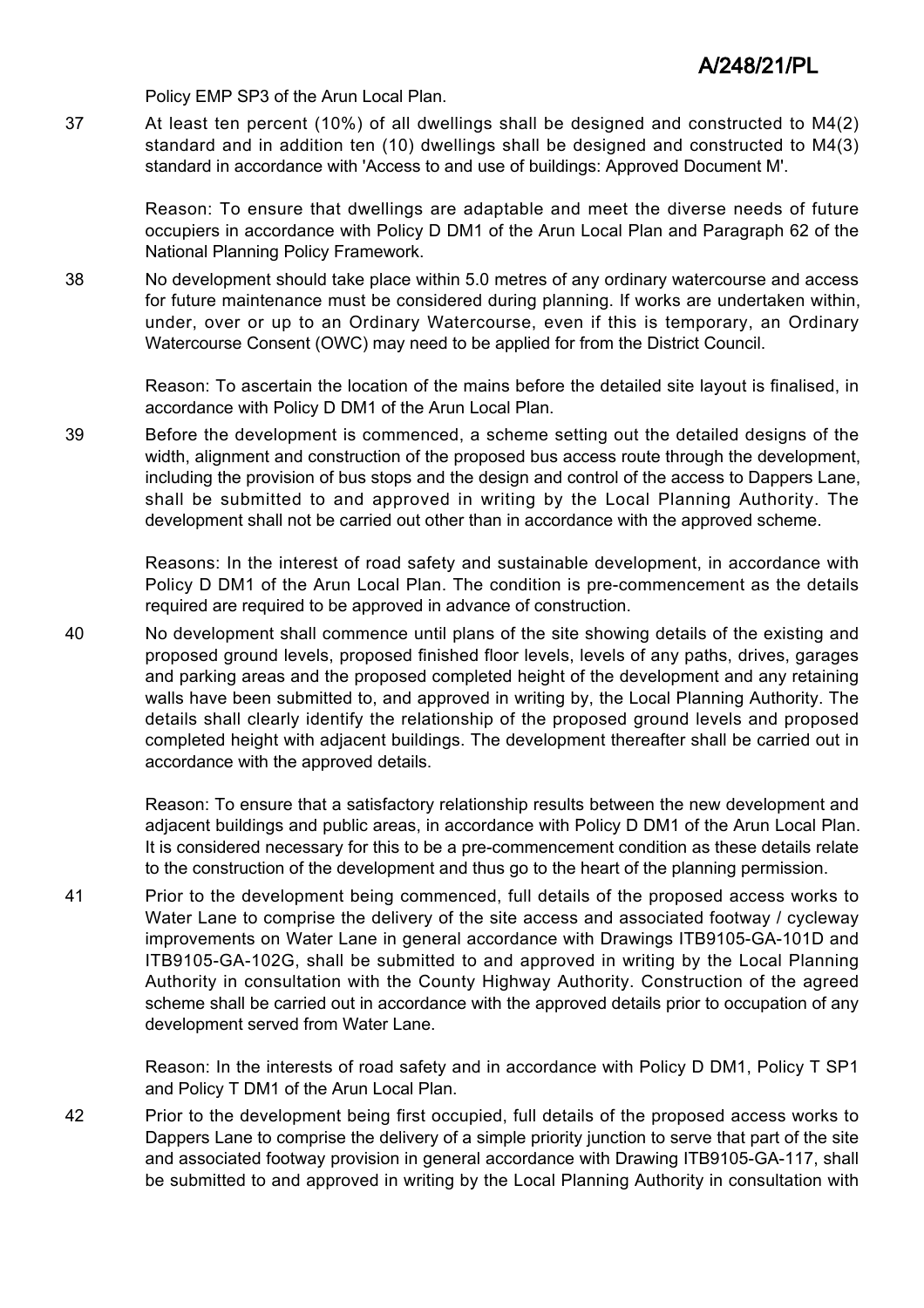the County Highway Authority. Construction of the agreed scheme shall be carried out in accordance with the approved details prior to occupation of any development served from Dappers Lane or prior to completion of the Water Lane pedestrian and cycle improvement works (whichever is the earlier).

Reason: In the interests of road safety and in accordance with Policy D DM1, Policy T SP1 and Policy T DM1 of the Arun Local Plan.

43 Prior to the development being first occupied, an Arboricultural Method Statement (AMS) and a Tree Protection Plan shall be submitted for approval in writing by the Local Planning Authority, to both describe and illustrate the mitigation measures which are to be employed to ensure that the trees survive without detriment to their vigour and vitality and are given adequate protection both above and below ground.

> Reason: In the interests of amenity and of the environment of the development in accordance with Policy D DM1 of the Arun Local Plan.

### BACKGROUND PAPERS

[The documents relating to this application can be viewed on the Arun District Council website by going](http://www1.arun.gov.uk/planrec/index.cfm?tpkey=eOcella&user_key_1=A/248/21/PL&keyscheme=planning) [to https://www.arun.gov.uk/weekly-lists and entering the application reference or directly by clicking on](http://www1.arun.gov.uk/planrec/index.cfm?tpkey=eOcella&user_key_1=A/248/21/PL&keyscheme=planning) [this link.](http://www1.arun.gov.uk/planrec/index.cfm?tpkey=eOcella&user_key_1=A/248/21/PL&keyscheme=planning)